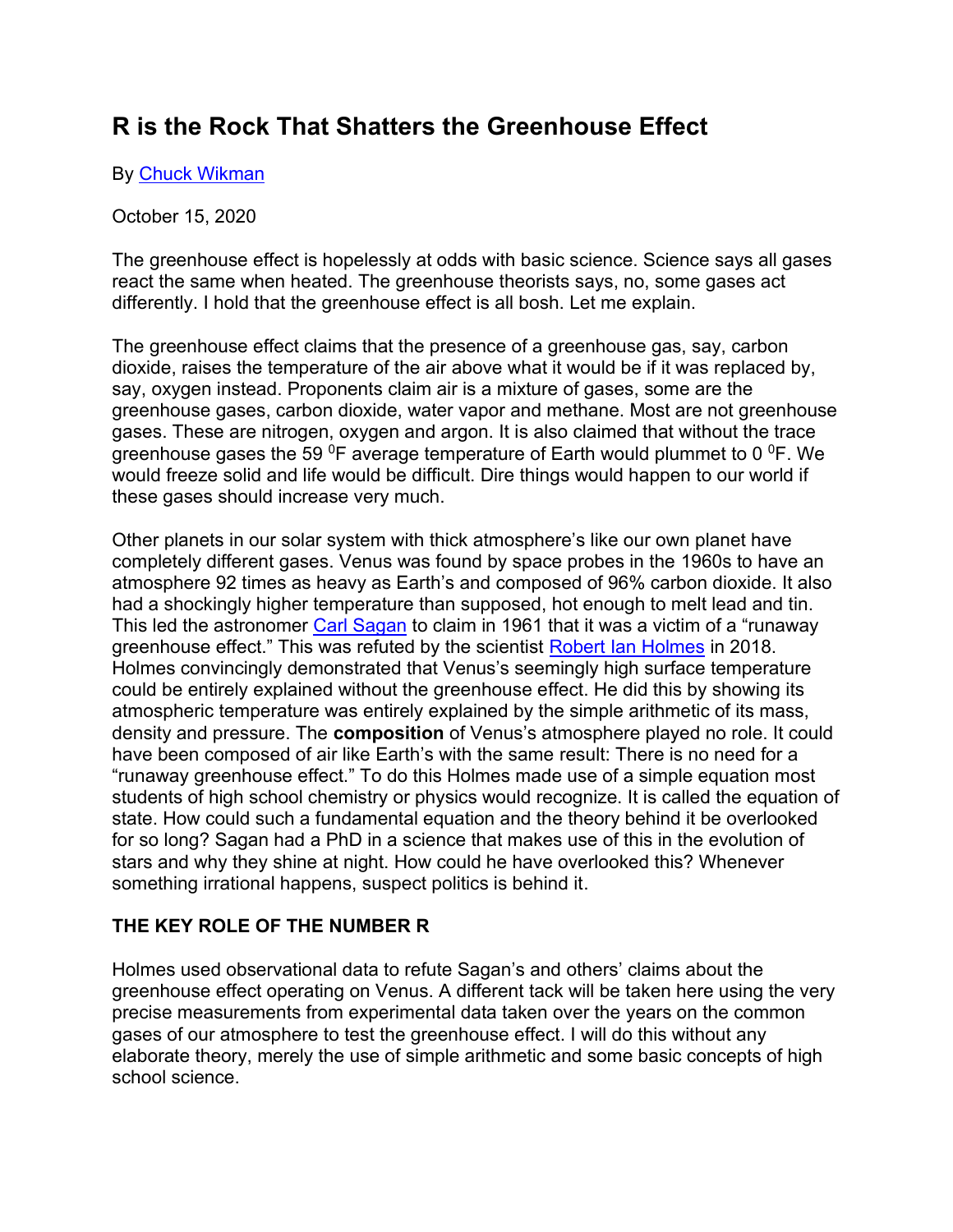The fact that all gases act alike when heated means this in science: The amount of **energy** or **work** going into heating any gas is a number that never changes its value for a unit amount of that gas for each degree of temperature raised. Science calls this constant number, **R**. It is a fraction that can be pictured like this:



You can think of **R** as being short for **R**esponse of any gas to heating. It has a precise numerical value agreed to by scientists and it is this long decimal, **R = 8.31446261815324**. The units used with it are joules for the numerator and 1 mole and 1 degree Kelvin for the denominator since it is a fraction as can be seen above. For what follows put aside all that detail about the unfamiliar units of joule, mole and degree Kelvin. Just concentrate on the first seven digits of **R** only, **8.314 462**. As it turns out, there are differences between gases when we measure them. So, the experimental values for **R** we get for each individual gas will be different from the others.

The question we want to answer is how much they differ. Are the greenhouse effect advocates right that there are significant differences in each gas's response to heating that imperil our planet, or not?

### **TESTING WHETHER ALL GASES RESPOND TO HEATING EQUALLY – USING R**

What we are concerned with are differences in **R**'s value for the greenhouse gases compared with the non-greenhouse gases. If the greenhouse effect is true, we should find a significantly **lower** value for carbon dioxide's **R** value than for oxygen, nitrogen and argon. Why a lower value, and not higher? The idea is that carbon dioxide for the same amount of energy will create a higher temperature than, say, oxygen. This is another way of saying carbon dioxide is more **efficient**, it takes **less** energy or work to get the same one degree temperature rise as oxygen. So, the numerator you see in the above picture is smaller for carbon dioxide than oxygen for that very reason. So, the **R** value for carbon dioxide must be SMALLER than for oxygen since the numerator is smaller. The same must also be true for water vapor and methane: They must have significantly smaller **R** values, too.

What I am going to give you is the **experimental value** of **R** for each gas in our atmosphere. Each experimental value is completely indifferent to any scientist's claim about reality, regardless how famous or eminent. It comes from a laboratory measurement with an exquisitely accurate device called a calorimeter. Because they are not perfect, calorimeter's have experimental error, which alone should cause some small variation in results from gas to gas. What we are looking for, again, are significant differences, not small stuff.

Science developed over the first few decades of the  $20<sup>th</sup>$  century progressively more sensitive measurements of three aspects of gases that play a role in determining each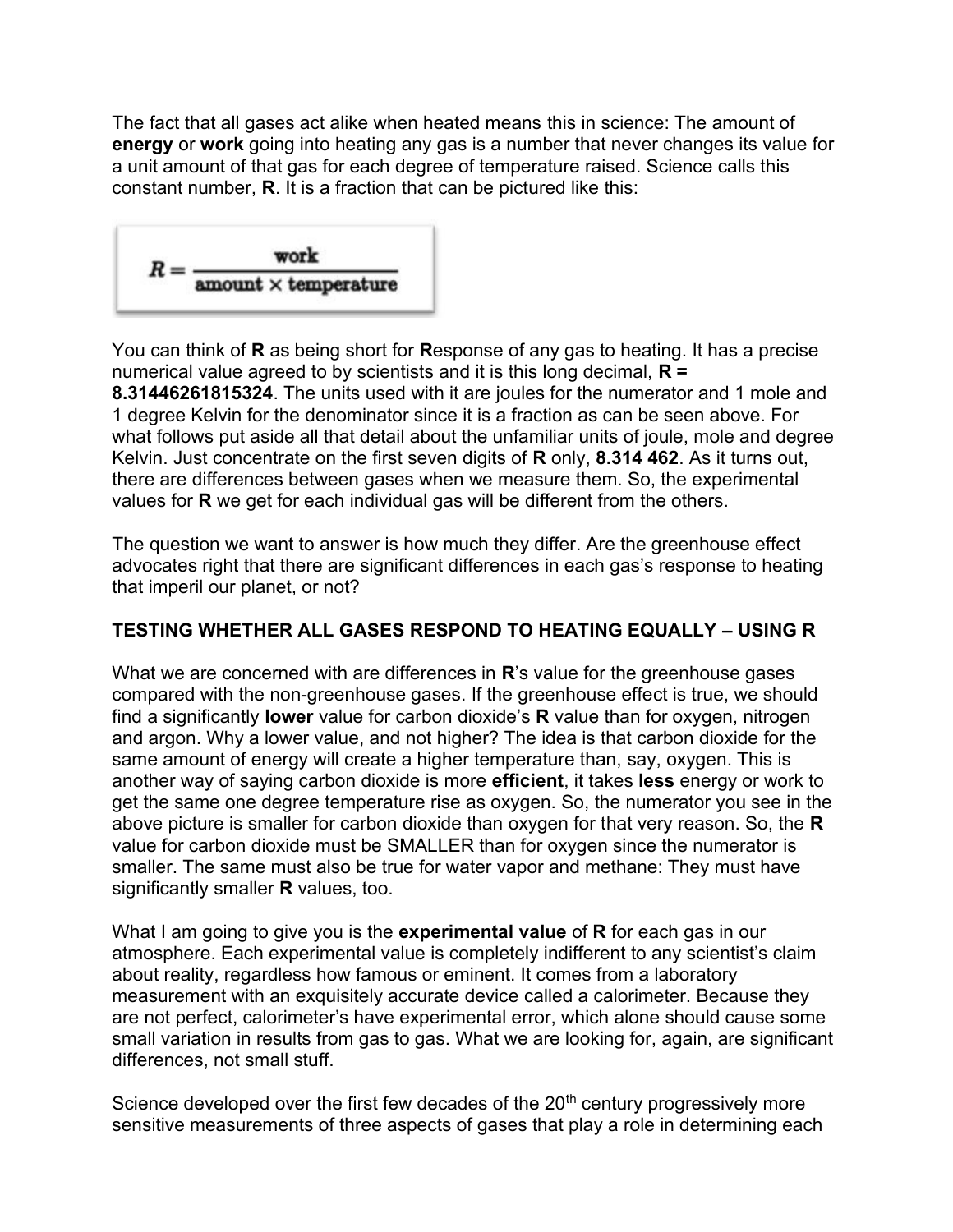gas's value for **R**. These are called **C<sup>p</sup>** and **C<sup>v</sup>** and **M**. The first is known as a gas's specific heat at constant pressure, thus the c and p in the nickname above. The second is known as a gas's specific heat at constant volume, thus the c and v in its nickname. **M** means the amount of a gas called molar-mass. You do not need to understand these complicated concepts, just that they give you **R** when used.

Here is the arithmetic: Take **C<sup>p</sup>** and subtract **C<sup>v</sup>** from it. Then multiply **c<sup>p</sup> – c<sup>v</sup>** times **M**  and the answer equals **R**. This simple formula is called **[Mayer's Law](https://en.wikipedia.org/wiki/Mayer)**, named for the physicist who found it. You do not need to understand how and why this law is true, just that in science it is treated as true. For its derivation go [here.](https://www.engineeringtoolbox.com/specific-heat-ratio-d_608.html) To make this more visible I am going to show a table where each gas is shown on a line with the difference between these two **(C<sup>p</sup> – Cv)** and then the gas's **M** value. At the line's end will be the **R** for that gas. Here goes. I will show the so-called greenhouse gases first, then the nongreenhouse gases. On the last line I will show you the experimental values for air. Remember, **R = 8.314462**. Here is the [source](https://www.studocu.com/row/document/ghulam-ishaq-khan-institute-of-engineering-sciences-and-technology/thermodynamics-i/other/cengel-thermodynamic-tables-si-units/4042080/view) for the table's data. See Table A-1.

| 1                             | 2               | 3                      | 4                   | 5                                                                            |
|-------------------------------|-----------------|------------------------|---------------------|------------------------------------------------------------------------------|
| <b>Gas or</b><br><b>Vapor</b> | Formula         | $c_p - c_v$<br>(J/g K) | Molecular<br>Weight | <b>Experimental</b><br>Value for $R =$<br>Column $3*$<br>Column <sub>4</sub> |
| Carbon<br><b>Dioxide</b>      | CO <sub>2</sub> | 0.1889                 | 44.010              | 8.315                                                                        |
| <b>Methane</b>                | CH <sub>4</sub> | 0.5182                 | 16.043              | 8.314                                                                        |
| Water<br>Vapor                | $H_2O$          | 0.4615                 | 18.015              | 8.314                                                                        |
| Argon                         | Ar              | 0.2081                 | 39.948              | 8.313                                                                        |
| Nitrogen                      | $\mathbf{N}_2$  | 0.2968                 | 28.013              | 8.314                                                                        |
| <b>Oxygen</b>                 | O <sub>2</sub>  | 0.2598                 | 31.999              | 8.313                                                                        |
| Air                           | <b>Mixture</b>  | 0.2870                 | 28.970              | 8.314                                                                        |
| Average (except air)          |                 |                        |                     | 8.314                                                                        |

Notice anything peculiar about the so-called bad guy, carbon dioxide? I don't. It looks like oxygen, argon and nitrogen. The same for water vapor and methane. You would have to go out to the third decimal place to see any difference from the theoretically exact value. Because the data has four place precision, we can only be confident to three decimal places to the right of the digit 8 in the table for R's value. Notice the third decimal place's values vary from 3 to 5 for the six gases. The average of the six is 8.314. So, the **R** for all of these gases is about **8.314**. The smallest **R** value was for argon and oxygen. Both had the greatest "greenhouse effect," 0.001 less than air. Even if either 100% replaced air, it would **not** have a measurable effect on our planet's average temperature. Carbon dioxide had a **R** value **greater** than air, not less. A major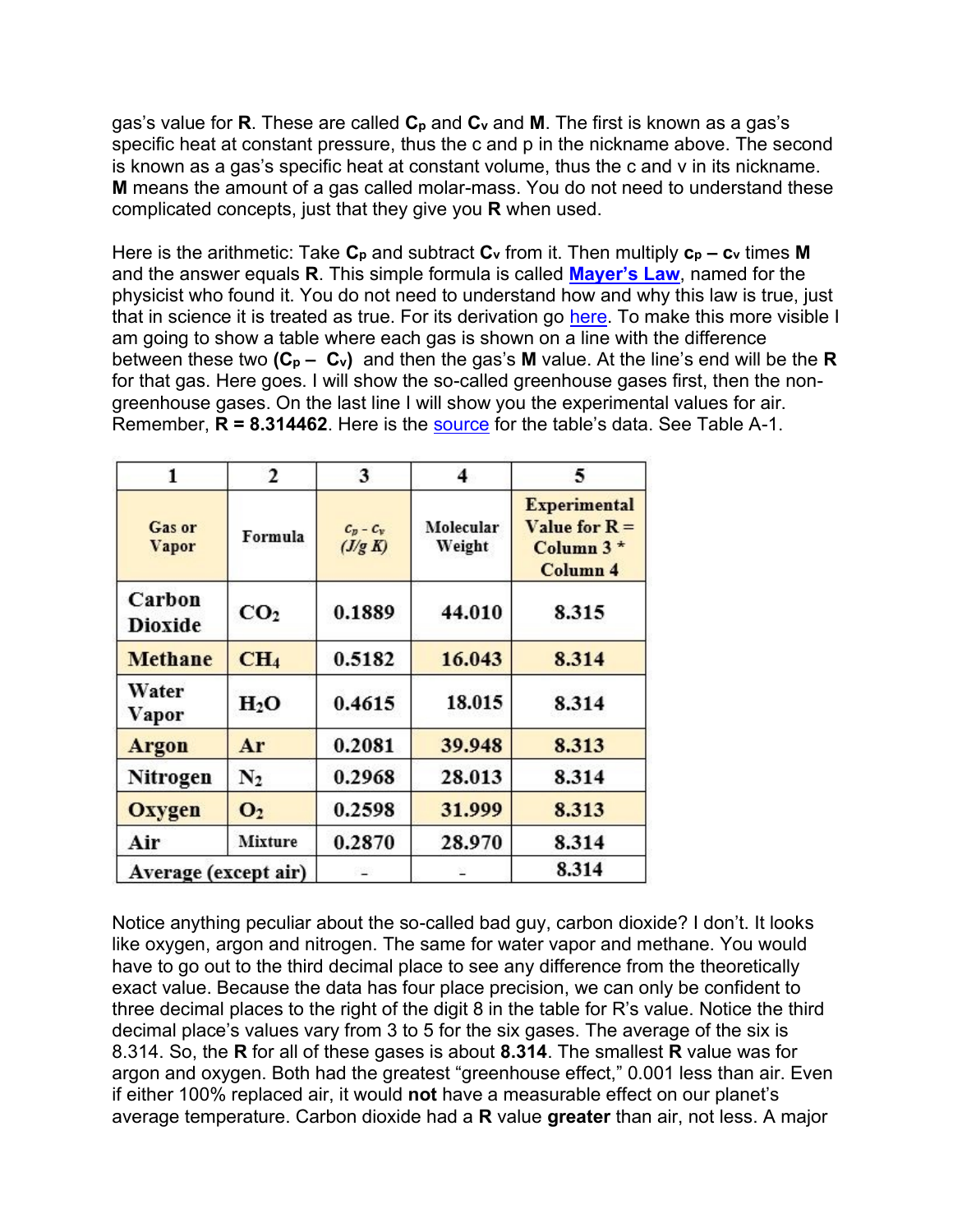disconnect here, unexplainable by the greenhouse theorists. The small differences between the common atmospheric gases reflects what science means when it says all are alike in response to heating. The wonder then is why all this mischief about carbon dioxide?

Bottom line: Carbon dioxide goes to the same temperature as oxygen, nitrogen and argon when the same amounts of each gas are compared with the same energy when tested under controlled, precise laboratory conditions. The greenhouse fanatics insist that carbon dioxide goes to a higher temperature under these conditions. Any small increase is devastating. If you look at their papers, they never substantiate their claim, they merely assume it is true. It's all bluff and raw assertion. The experimental data shows our atmosphere is insensitive to carbon dioxide, water vapor and methane.

## **GREENHOUSE GASES DO NOT EXIST**

I have just presented experimental data that says greenhouse gases DO NOT raise the temperature of air anymore than anything else. **R** says it cannot. A one degree increase in temperature will result from the same energy input into carbon dioxide as any other gas in air, no more, no less. This is the same result Robert Ian Holmes found for observational data taken from Venus, or any of the other planets with thick atmospheres, such as Jupiter. For those of you who are scientifically inclined, I urge you to look at his scientific essays online. They are readable and provide a lot of history that completes the story.

Now a brief note on something mentioned about our planet being 59 degrees warmer than it should. So, if the greenhouse effect does not operate, what causes that thing? The answer is simple. The weight of our atmosphere causes that 59 degree warm up. If you go deep down into a mine, you will notice the air gets hotter as you go deeper. No sunlight down there, so no greenhouse effect could work even if it did operate as claimed. The greater depth of air creates a heavier column of air than at the surface, causing the temperature to go up as you descend. That phenomenon is what causes the "lapse rate" or observed cooling as one goes up a mountain or heating as we go down a mountain.

The same gas laws that underlie **R** apply everywhere, that is why they are used in astronomy to explain stellar temperatures and the evolution of stars. Remember, there is no pope in science. People are free to choose whatever proposition they wish to believe. Some people do not try to test their propositions. They instead merely look for things that affirm or support their claims. This may be okay when beginning an investigation of some hunch. It is not reasonable in science to assert a proposition without looking for evidence that its exact opposite is true instead. Look back over what was done here. I took Sagan's argument, found its exact opposite, carbon dioxide is **no** different than any other gas, and then subjected that to an empirical test where it could be found false. Powerful evidence of a very precise and accurate nature was brought forward. The limit of experimental error was four digit accuracy as seen in the table and it was NOT rejected as false. This makes Sagan's unexamined hypothesis from 1961 false from the start.